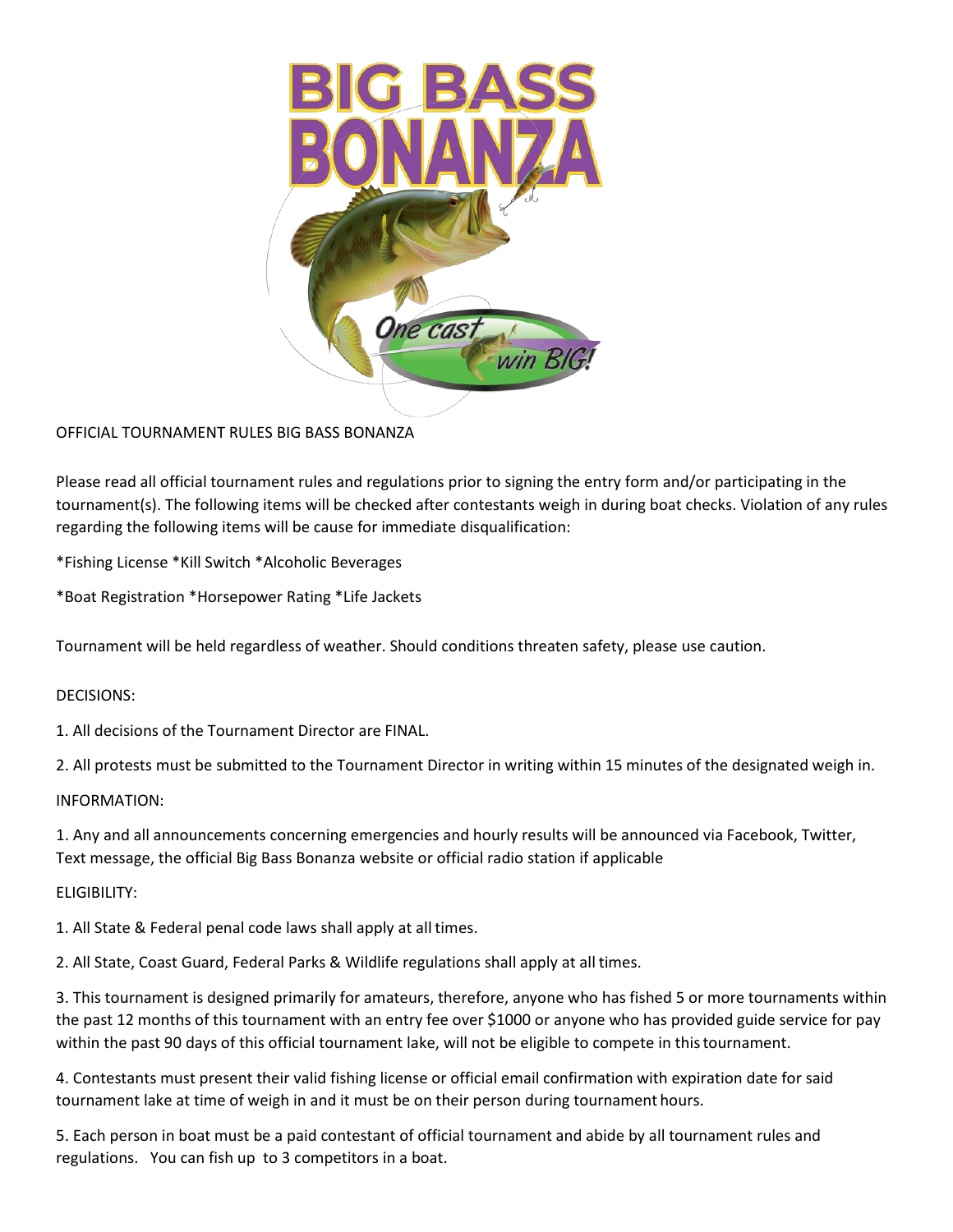6. No one other than paid contestants or tournament officials are permitted in a competitor's boat during tournament hours.

7. Any contestant found to be in violation of any tournament rules and regulations will be subject to disqualification from this tournament and all future tournaments.

8. All bass caught by contestants fishing together will be disqualified if any of the said contestants are found to bein violation of any tournament rules and regulations.

9. Any person who has been disqualified from any prior tournament may be subject to being refused entry into tournament.

10. Tournament officials have the right to refuse ANY ENTRY.

11. Participants under 18 years of age must be accompanied by a parent or adult with written parental permission.

## **REGISTRATION AND ENTRY FEE**:

1. Entry form with complete entry fee must be received before fishing.

**2.** All registration lines will close at times listed on our websit[e www.bigbassbonanza.net](http://www.bigbassbonanza.net/)

## **ALCOHOLIC BEVERAGES:**

1. No alcoholic beverages are to be consumed by tournament contestant nor are alcoholic beverages allowed in contestants' boat during official tournament hours, unless tournament contestant is finished fishing/has had their boat inspection and polygraph for that tournament day.

## SAFETY (THE FOLLOWING IS MANDATORY):

1. All boats must be equipped with some type of emergency ignition cut-off device (kill switch) on any remote steered outboard while main engine is in use. Ignition cut-off device (kill switch) must be attached to boat operator at all times while main engine is in use. Kill switch must operate properly. When the kill switch is activated; the outboard main engine must stop running immediately. However, kill switches are not required with hand operated engines unless equipped with one when manufactured.

2. Boat operator must show proof of valid registration.

3. US Coast Guard approved life jackets are required for each person in boat. Life jackets must be worn and fastened while main engine is in use.

## **PERMITTED FISHING AREAS & HOURS:**

1. All bass caught during tournament hours each tournament day may only be weighed in during official tournament weigh in hours on that day.

2. No fishing is allowed during official "Off Limits" which begins at 8pm prior to each tournament day and ends at the start of each tournament day.

3. Contestants may leave from any launch site on official tournament waters. No casting until designated start time official clock. Official start-stop times will be determined by Facebook, Twitter, the official Big Bass Bonanza website or official radio station if applicable. If no service is available and there is no official radio station then start time will go off official GPS time.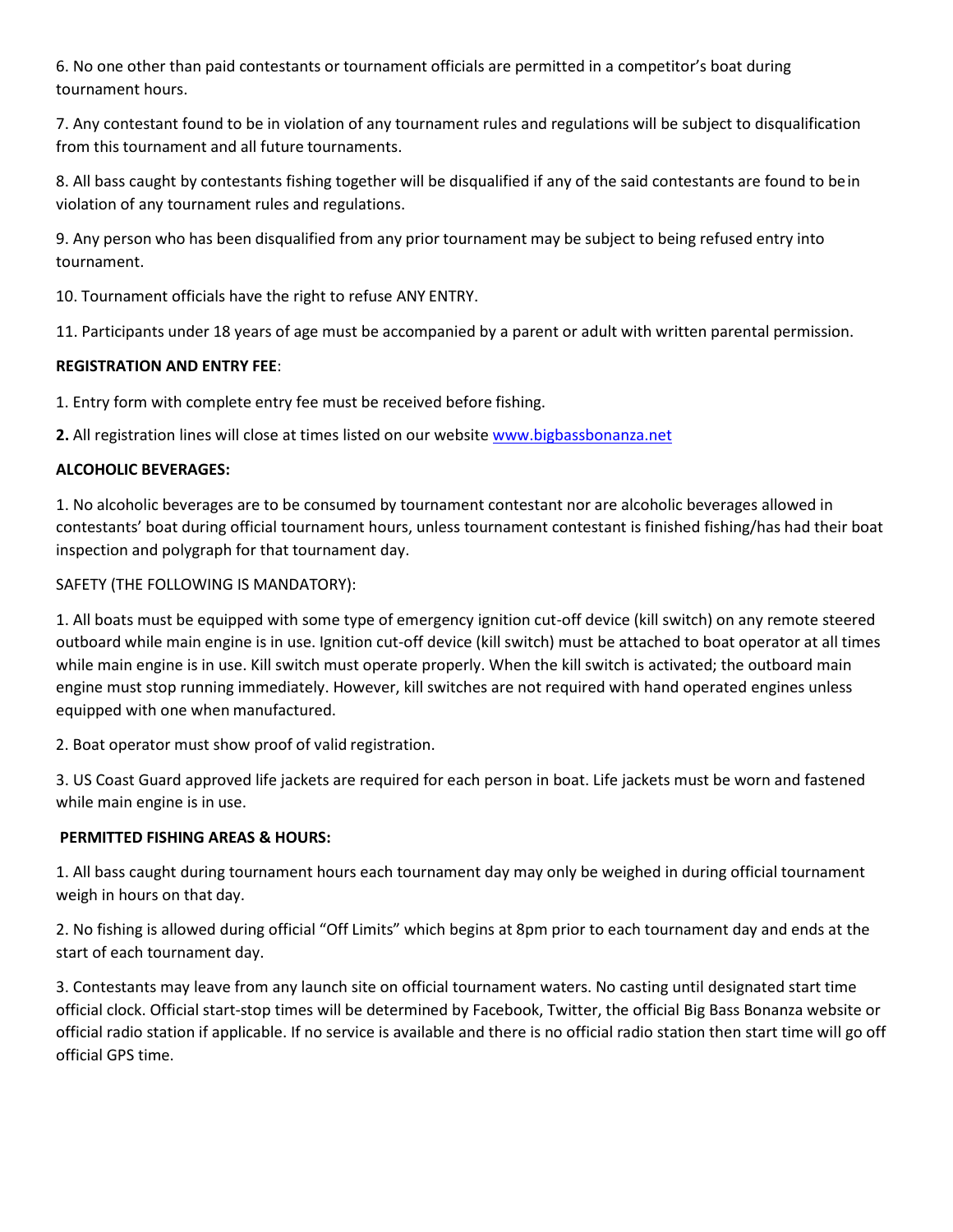4. No fishing within 50 yards of a marina gas pump.

5. No fishing in any areas deemed as off limits

## **TACKLE AND EQUIPMENT**:

1. All bass must be caught on artificial bait by casting. No trolling with big motor. Contestant may use onlyone rod at any one time. Other rods may be in the boat for substitute purposes.

2. Bank fishing is permissible in designated areas (mainly this is for Little Angler division) if you are fishing from the bank you must have means of transporting your fish alive to the weigh in area. NO DEAD FISH WILL BE WEIGHED

3. No electronic tracking devices (implanted microchips) may be used to locate fish for tournament purposes (Depth finders and graph charts are the only exception).

## **WEIGH IN SPORTSMANSHIP AND CONSERVATION:**

1. Sportsmanship, courtesy, safety and conservation are expected from every participant.

2. All bass weighed in will become the property of the tournament and will be released back into the lake each tournament day alive if possible.

3. All contestants shall be required to bring their boat and respective partner(s) with them to the weigh-in site when weighing in bass.

4. Trailering is permissible.

5. No bass on ice. Bass must be alive to be weighed in.

6. All bass brought to weigh in station must be in weigh in bag with water.

7. No contestant may weigh in more than one bass per tournament hour. Only one bass per weigh-in bag is allowed. Unless cull tagged to determine identity. Bass entered in the big bass of the Hour contest do not carry forward from hour to hour. Your biggest bass is registered into the final overall standings.

8. Bass must be weighed in by the contestant who originally caught the bass and it must be in said contestant'sphysical possession in the weigh-in line.

9. Any artificially weighed or preserved bass will be disqualified and that contestant will be subject to prosecution under state and federal laws.

10. Any questionable entry will be subject to inspection by a marine biologist or similarly qualified expert ofthe applicable State's Parks & Wildlife Dept.

11. Only Largemouth, Smallmouth, and Kentucky Spotted Bass (Black Bass) will be weighed in all tournament waters.

12. Minimum length of bass to be weighed in is determined by the lake limits

13. No contestant may have more than three bass in possession at any time during official tournament hours. One bass only is allowed to be weighed in during any tournament hour.

14. This is a mandatory catch and release program during official tournament hours. When tournament is officially over each day all bass must be released back into tournament waters.

15. Contestants are to be attentive to litter and should make every effort to maintain their trash in their boat and dispose of it properly.